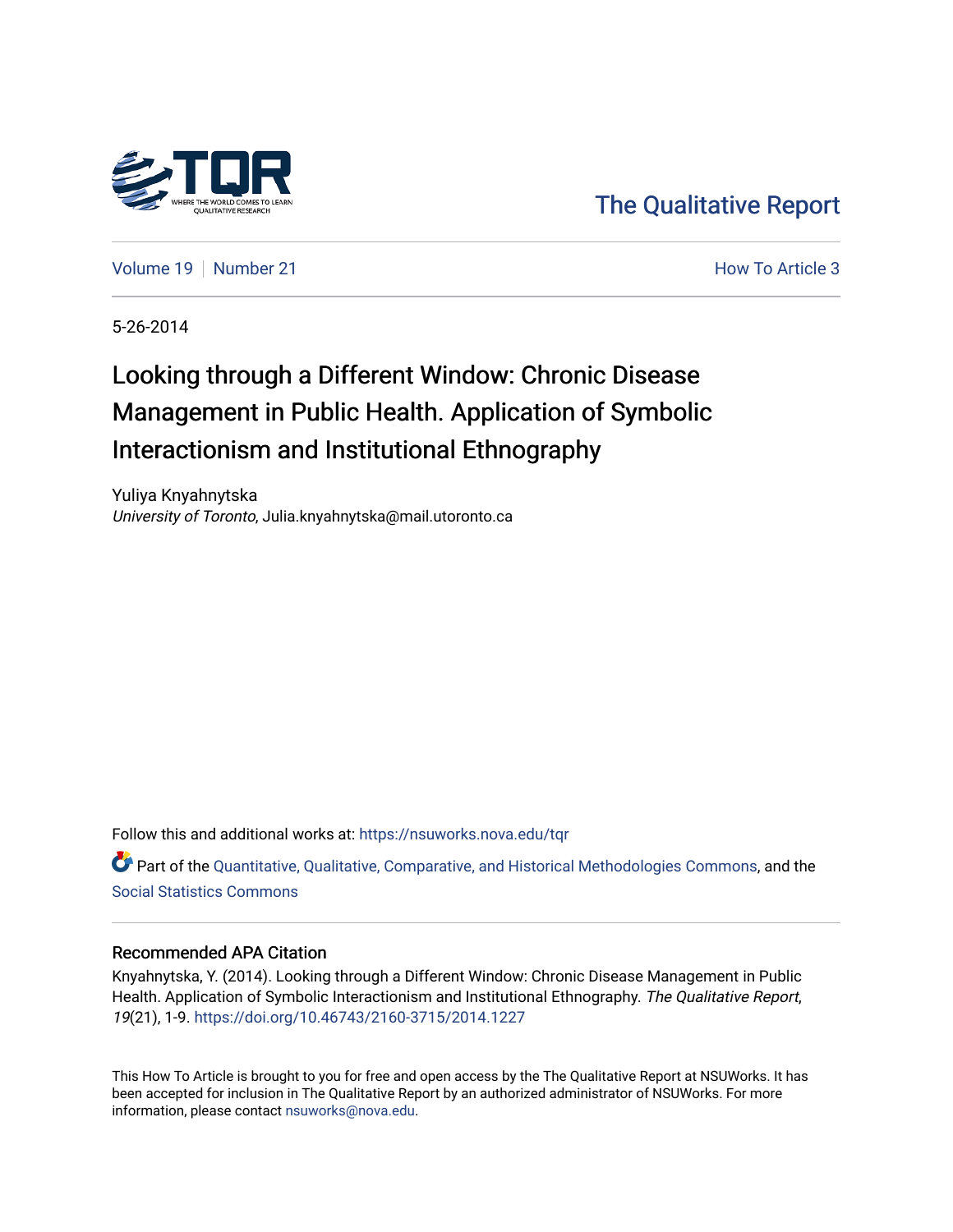# **Qualitative Research Graduate Certificate** Indulge in Culture Exclusively Online . 18 Credits **LEARN MORE**

# Looking through a Different Window: Chronic Disease Management in Public Health. Application of Symbolic Interactionism and Institutional Ethnography

# Abstract

Chronic diseases are defined as illnesses that are prolonged, do not resolve spontaneously and are rarely cured. They constitute 46% of the global burden of diseases and are responsible for 59% of deaths in Canada, tallying billions of dollars in annual medical expenditures. Regardless of the variety of available treatments, a vast majority of patients with chronic conditions report they do not receive the care they need or expect. The efficacy of chronic disease management (CDM) has been proven effective for the general population; the focus of this paper, however, is around populations who are less responsive to mainstream behaviour change interventions. Alternative conceptualizations of CDM could lend support for the development of models that target hard-to-reach populations who often have complex needs and for who typical interventions are reported to be less effective. This paper will explore two theoretical perspectives which provide the basis for alternative conceptualizations, symbolic interactionism (SI) and institutional ethnography (IE).

# Keywords

Chronic Disease Management, Public Health, Conceptualizations, Interpretivism, Critical Social Theory

# Creative Commons License



This work is licensed under a [Creative Commons Attribution-Noncommercial-Share Alike 4.0 License](https://creativecommons.org/licenses/by-nc-sa/4.0/).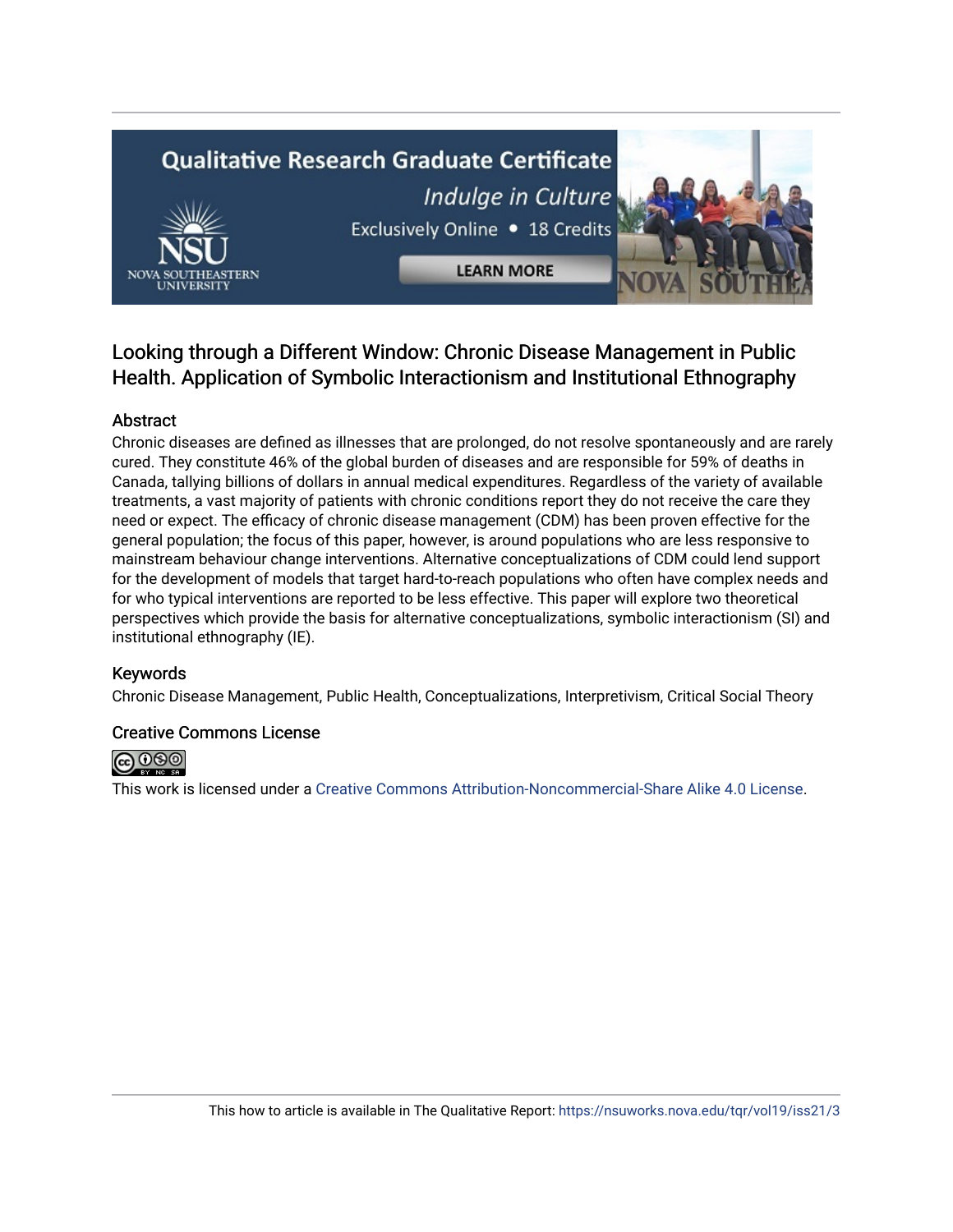# **Looking through a Different Window: Chronic Disease Management in Public Health. Application of Symbolic Interactionism and Institutional Ethnography**

Yuliya Knyahnytska University of Toronto, Ontario, Canada

*Chronic diseases are defined as illnesses that are prolonged, do not resolve spontaneously and are rarely cured. They constitute 46% of the global burden of diseases and are responsible for 59% of deaths in Canada, tallying billions of dollars in annual medical expenditures. Regardless of the variety of available treatments, a vast majority of patients with chronic conditions report they do not receive the care they need or expect. The efficacy of chronic disease management (CDM) has been proven effective for the general population; the focus of this paper, however, is around populations who are less responsive to mainstream behaviour change interventions. Alternative conceptualizations of CDM could lend support for the development of models that target hard-to-reach populations who often have complex needs and for who typical interventions are reported to be less effective. This paper will explore two theoretical perspectives which provide the basis for alternative conceptualizations, symbolic interactionism (SI) and institutional ethnography (IE). Keywords: Chronic Disease Management, Public Health, Conceptualizations, Interpretivism, Critical Social Theory*

# **Introduction**

Chronic diseases constitute 46% of the global burden of diseases and are responsible for 59% of deaths in Canada, tallying billions of dollars in annual medical expenditures (Wagner, Austin, & Von Korff, 1996). Chronic disease management (CDM), systematized by Wagner et al., (1996) is recommended in primary health care as: "*pro-active, populationbased approach to prevent disease progression and reduce potential health complications*" (Russell, Dabrouge, Geneau, Muldoon, & Tuna, 2009; Turner, 1996).

However, recent research evidences contradictory effectiveness when CDM is applied to populations experiencing complex needs, mainly explained by the variations in service delivery and individual or organizational deficiencies (Wagner et al., 1996). In this paper I will outline an alternative path, arguing that this contradiction stems from a theoretical conceptualization of CDM informed by the dominant in health bio-medical model. The biomedical model with its focus on objectivity and universal reality does not allow for the examination of how context and structural forces impact chronic care, revealing a critical need for different epistemologies. My intent is not to dismiss the available research on CDM, but rather to offer alternatives for situations where mainstream CDM strategies are less effective. In this paper I will apply two theoretical approaches, namely symbolic interactionism (SI) and institutional ethnography (IE), which are informed by interpretative and social critical theory to the phenomenon of CDM. Here, the purpose is to demonstrate what different insights alternative conceptualizations may bring into our understanding of the CDM. I will also demonstrate the clinical relevance of theoretical applications for health care practices. In order to do so, I will present a hypothetical clinical case of a fictional client to explore how the phenomenon of CDM can be viewed and approached differently from alternative theoretical positions.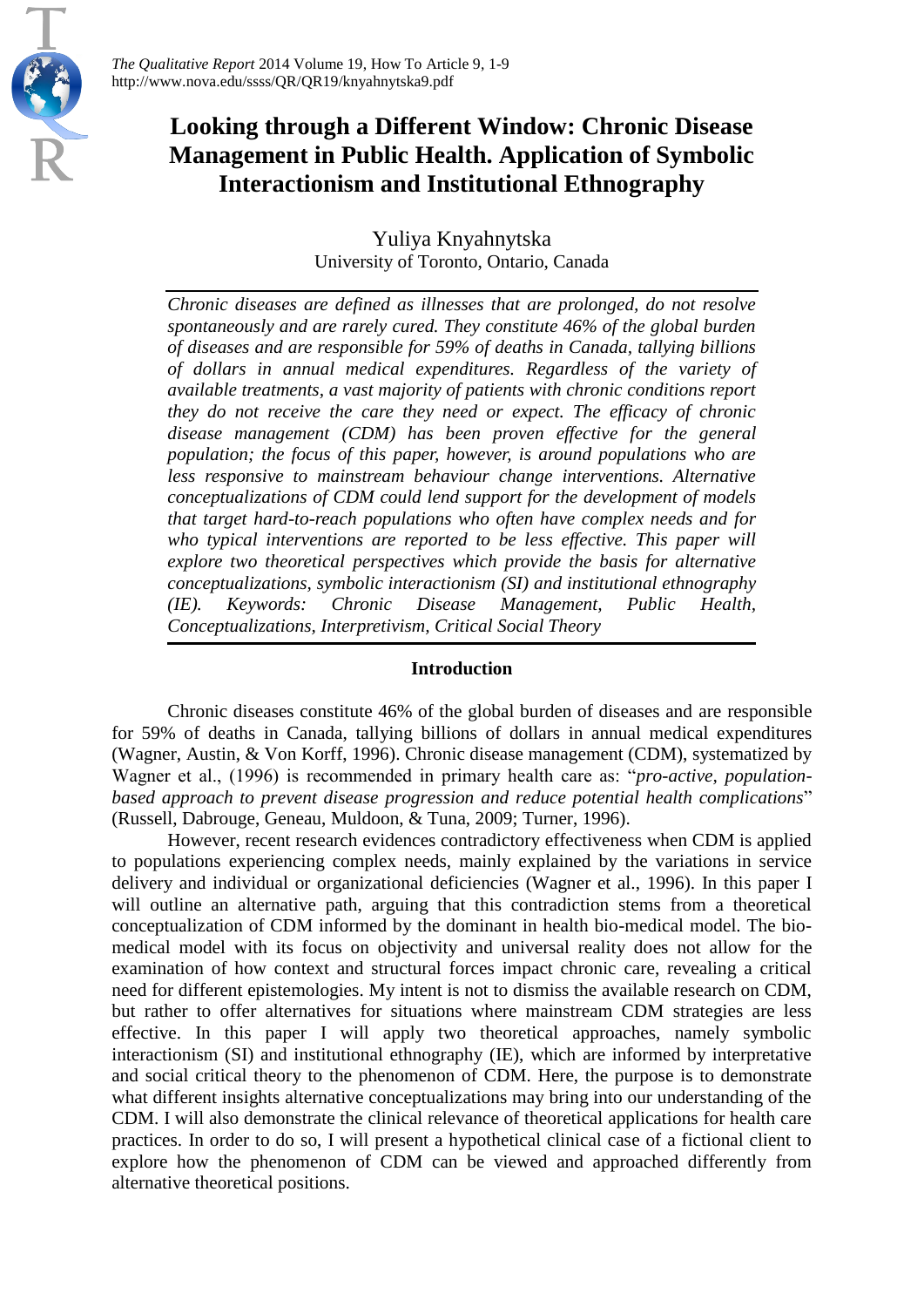#### **Situating CDM**

Chronic disease management (CDM) is a field in which debates concerning theoretical affiliations are relatively new and distant from everyday life. Carter & Little (2007) argue that three fundamental facets of research -epistemology, methodology and method -should provide a framework for planning, implementing and evaluating the quality of any research. In this context, a few words are needed on the relevance of theory to research in CDM. Medical research is often seen, defined and expected to be value-free, atheoretical and neutral. Although theoretical assumptions in research are rarely explicit, they nonetheless frame the questions to be asked, how these questions are answered and what is considered as valid knowledge (Green & Thorogood, 2007). The same is true for medical practices in the way knowledge is constructed, defined and incorporated into everyday service delivery. Therefore, *theory* is central to any research. It arises out of a larger conception of social life (*ontology*) and belief of what knowledge is and how knowledge can be produced and constituted (*epistemology*) (Guba & Lincoln, 2005). While this is generally accepted in sociology and philosophy, it is not as explicit in health; given the rise in the current prevalence of one epistemological position referred to as "positivism" which emphasizes rationality, empirical study and belief in a single knowable reality (Guba & Lincoln, 2005). CDM constructs of *self-management support, delivery system design, decision support, clinical information systems, community resources, and health care organization* gained increased popularity in public health given their clarity and simplicity (Ministry of Health and Long Term Care and the Ontario Medical Association, 2005). CDM and its focus on scientific and unified knowledge reflect the dominant post-positivist perspective in medicine which views the world as independent of and unaffected by perceptions. However, CDM strategies are complex and challenging, especially when applied to populations experiencing compound and often conflicting needs. Approaching complex phenomena, such as CDM, from a singular lens of post-positivism may result in an over-simplistic understanding of the phenomenon which does not reflect the everyday reality of clients. CDM currently employs an individual and rational-based focus which makes it particularly difficult to follow for the socially disadvantaged, who are disproportionately represented among people affected by chronic diseases, given the variety of structural constrains they face in everyday life. Therefore, we need to supplement strategies derived from the prevalent post-positivist position with alternative theoretical perspectives. These alternatives may help us to gain insight into how social structures, political and socio-economic contexts impact clinical practices for people with chronic conditions.

#### **My Social Location**

To begin with, it is important to position myself as a researcher. I come into this project with multiple insights and perspectives on the phenomenon of chronic disease management, having been a psychiatrist working with people diagnosed with severe mental illnesses, a clinical social worker at the inpatient unit of one of the major psychiatric facilities in North America, and a PhD student in public health. As a psychiatrist I developed knowledge of medical practice and acknowledged common challenges in compliance with the prescribed regime among populations experiencing complex needs. Through my clinical work as a social worker I developed an understanding of the complexities surrounding care provision for people with complex conditions and challenges of circumstantial constraints. Subsequently, I carried my knowledge in health and behaviour with me into my PhD program in public health, wherein questions and concerns surfaced regarding the increasing number of people with life-long chronic conditions and the inability of the system to address their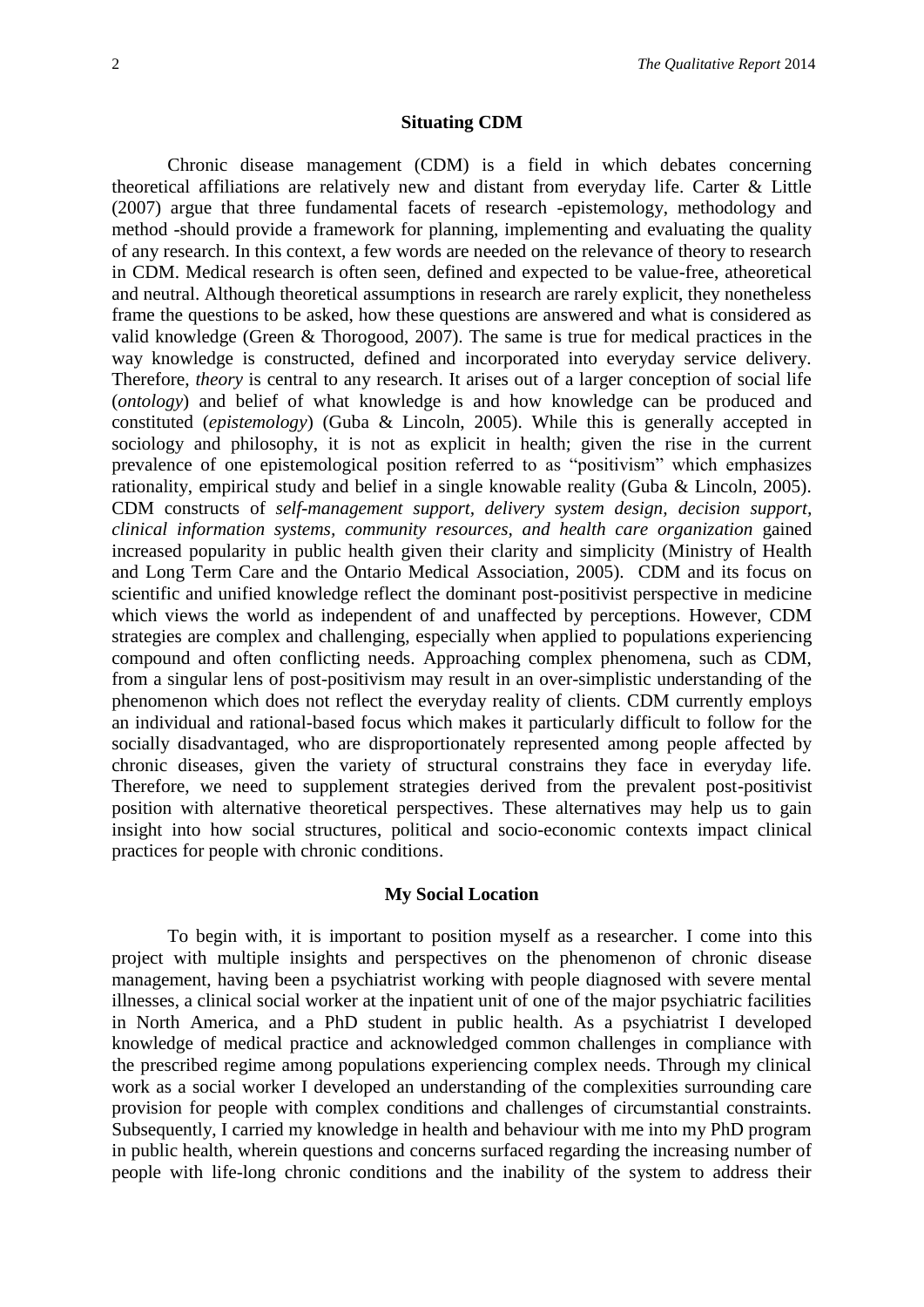complex needs. Gradually, in the course of an immersement in my doctoral work throughout courses and reflective discussions with my supervisors and colleagues, I came to realize that all research is inherently subjective, and all researchers regardless of their affiliation, have a particular world-view which underpins and shapes their projects and findings (Green & Thorogood, 2007; Guba & Lincoln, 1994). Thus, I surmised that the human world must be studied by means which allow one to view individuals as having the "capacity to interpret and construct reality" (Patton, 2002, p. 96), where linear cause-effect models are not equipped to fully understand the complex and intersected phenomenon within the context it is embedded.

In order to understand complex phenomenon, an approach which focuses on a process and goes beyond personal experiences is required. As a first step towards constructive dialogue on the possible re-conceptualization of CDM, this paper will explore how two different theoretical positions, such as interpretivism with its claim of multiple but equal realities, and critical social theory positing that reality is manipulated by certain powerful interests (Smith, Mitton, & Peacock, 2009) bring different insights into CDM practices. These alternative conceptualizations, while theoretical in nature, may lend support for the development of models for hard-to-reach populations with complex needs where typical interventions have been reported less effective.

#### **Constructivist/Interpretivist CDM: Symbolic Interactionism application**

During the 19th century, as opposition to the dominance of positivism, a new approach emerged known as "*interpretivism*" or "*constructivism*" (Guba, & Lincoln, 1994, 2005; Mohr, 1997) which acknowledges the existence of multiple realities of equal value implying that all knowledge is co-constructed. The major divisions within interpretive research are categorized as phenomenology, ethnographic interpretative, symbolic interactionism, ethnomethodology and grounded theory (Lowenberg, 1993). Phenomenology, grounded theory, ethnomethodology and ethnographic interpretative research are well established in health care and employed to understand processes, policies and practices (Starks & Trinidad, 2007). Blumer's Symbolic Interactionism (SI) is of particular interest for CDM because it

- 1) views knowledge construction as a result of symbolic interactions between active agents (that is humans);
- 2) emphasizes a human being as a key change agent, and
- 3) is relatively less well utilized in health research compared to grounded theory or ethnometodology (Denzin, 2008).

Symbolic interactionism is a social-psychological approach derived from the pragmatism tradition which emphasizes an alliance between the theoretical and practical, and stresses human beings as key agents of change (Denzin, 2008). It lends significance to meaning and interpretation as essential human processes in reaction to behaviourism and mechanical stimulus-response psychology (Burbank & Martins, 2010). The SI perspective postulates that people create shared meaning through their interactions with others and themselves, and that those meanings become their reality (Denzin, 2008; Patton, 2002). SI posits that all social phenomena are symbolic and hold different meanings for different individuals (Prasad, 2005). In short, from the SI perspective, human beings create the world they live in by acting on things based on the meaning they assign to them; these meanings emerge from interactions, which in turn are shaped by the self-reflections individuals bring to their situation (Denzin, 2008).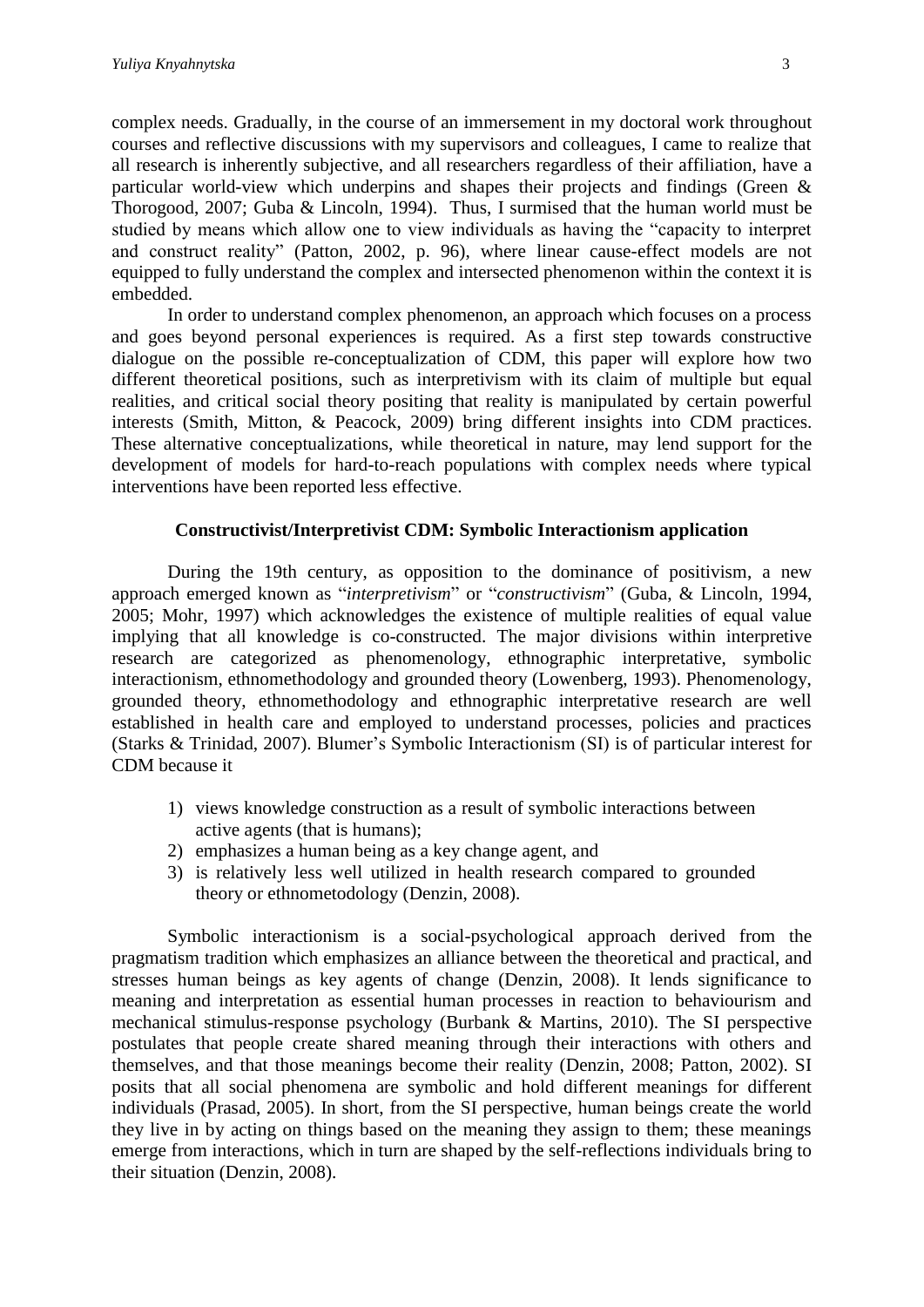From the SI perspective, in CDM meanings of what chronic diseases are and ways to manage them are established through historical development and social interactions throughout the process of negotiation between human actors (that is patients, professionals, and society in general). Following on SI, the understanding of CDM is influenced not only by the social context, but also by the client's initial self-image formed through meaning constructions in the course of interactions with others and society; and symbolic meaning of the phenomenon, constructed within a particular socio-historical context. Actions employed will reflect this understanding framed by internally and externally derived meanings. To illustrate, one's inner image of incapability will influence the meaning assigned to the medical condition (e.g., not manageable). In turn, if reinforced by a similar vision from society (e.g., chronic diseases are not curable) and interactions with health professionals (e.g., persons with a chronic condition are incapable, need control and monitoring), from SI perspective, these factors will inform a client's actions (e.g., giving up, not bothered), which in turn, will sustain the inner image of incapability, reinforcing existent symbolic meanings through this meaning construction cycle. Two important conclusions are derived from the SI conceptualization of CDM. First, CDM is not fixed, and therefore amenable to change, dynamic and negotiable. This re-conceptualization of CDM as a constantly evolving, changing process holds important practical implications that could shift medical practices regarding CDM, requiring different strategies at different stages and tailoring to a particular client's need. Second, the SI perspective on human beings as active actors and knowledge coconstructors provides valuable grounds for interventions targeting self-perceptions, selfimage and empowerment. On a broader scale, by employing the SI concept of symbolic interactions, which implies that human beings have complex ways of communicating through language and symbols, CDM can be conceptualized as not intrinsic, that is, as having different meanings for different people. Therefore, if there is no neutrality and universality regarding CDM as no action is possible on its own, the most effective strategies would be those targeting the symbolic representation of CDM in society through media and policy changes. From the SI perspective, as social beings we do not live in a vacuum, and therefore, our actions are related to and influenced by those around us. Thus, CDM strategies targeting broader socio-economic and political contexts may garner the most effective results.

# *Hypothetical Example*

To illustrate what implications a reconceptualization of CDM may have on clinical practices, I will build on a hypothetical, although commonly seen in practice, "complex" clinical case. A hypothetical patient named Marry is a single female suffering from a number of chronic cardiovascular conditions, who lives on social disability assistance (ODSP) in social housing in the impoverishing area of an urban city. She has been recently diagnosed with diabetes type II and requires a prolonged and complex medication regime along with lifestyle changes. Marry visited a physician and was prescribed medication, diet and exercise, but she has a hard time keeping up with her appointments and the medical team is frustrated with her non-compliance, referring to her as "difficult." If we follow the traditional postpositivist approach, we would draw from demographic, biological, psychological, and some environmental factors to explain Marry's non-compliance. However, a more nuanced interpretation is possible by adopting the SI lens. In SI, meaning is important. Therefore, we would start by determining what it means for Marry to be diagnosed with diabetes. Marry tells us she feels overwhelmed with her new diagnosis and considers it to be "disastrous" as it is coupled with other existing constraints on her life. SI posits that one's perceptions and meanings determine further actions. Therefore, the meaning of diabetes as "disastrous" may result in despair leading to her "giving up" or wanting "not to be a bother." Next, SI views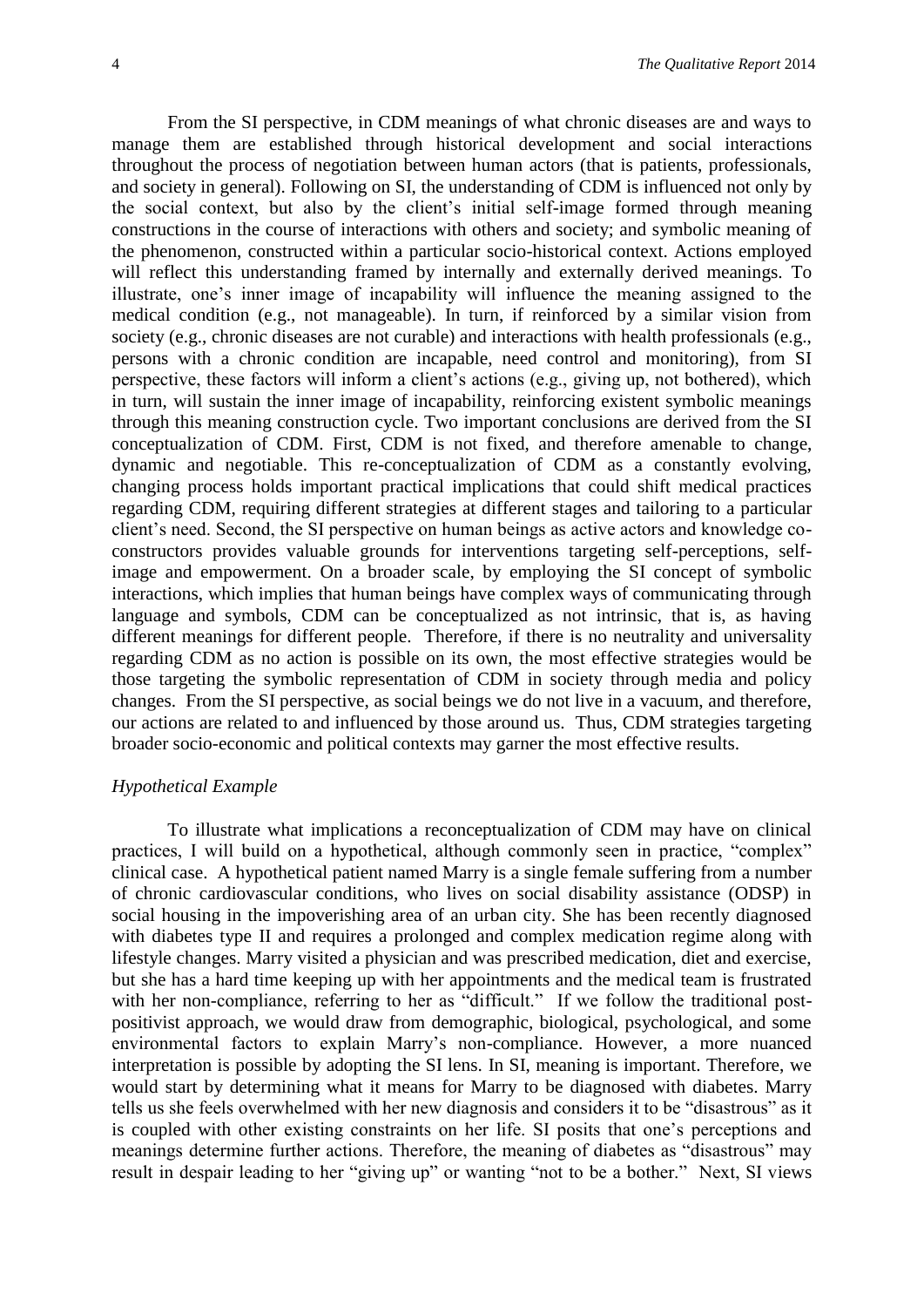human being as an active agent capable of and engaging in self-talk to make sense of the world around them, while knowledge is seen as co-constructed and shared through common symbols and interactions between individuals. This has direct clinical implications as it suggests that perception can be changed and symbolic meaning delivered through language impacts individual perceptions. For example, viewing individuals as capable of change and maintaining this optimistic outlook towards recovery could lead clients to engage in an active lifestyle and follow CDM recommendations, while conversely a pessimistic view where clients are referred to as "difficult" and lacking in agency could result in them becoming less interested in participating in lifestyle change interventions. Therefore, the SI notion of multiple equal realities has the potential to open up space for consensual and meaningful collaborative work through all layers of care.

#### *Limitations*

While SI may provide strong grounds for a variety of empowerment strategies at all levels, given that the historical and philosophical roots of SI are aligned with the politics of a liberal-minded status quo, there is a danger that participants may be turned into moral heroes who are capable and dedicated to change, and this change is expected to be generated from within, leaving behind the whole complexity of structural forces of power and dominance.

## **Critical Social Theory CDM: Institutional Ethnography**

CDM requires life-long involvement where tasks are carried out by clients within everyday constrains; nonetheless, neither interpretative nor positivist traditions adequately focus on how structural factors shape peoples' lives. From a critical social perspective, what we do and how we do it is not neutral, because it is impossible to separate knowledge from the individual and wider societal interests and, therefore, all fields of knowledge creation (e.g., health) are mediated by power relations that are socially and historically constituted (Guba, & Lincoln, 1994, 2005). This distinction is central to the critical perspective as it implies that existing reality is greater than empirical domain which is comprised of structures and mechanisms independent of our perceptions (Kontos & Poland, 2009). Among other critical theories, Smith's (1987) standpoint theory, while initially developed to address the exclusion of women, is particularly relevant to CDM because its core concepts such as

- *1) objectified knowledge,*
- *2) ruling, and*
- 3) *standpoint* specifically address "...a silence, an absence, or nonpresence" (p. 20).

To Smith (1987) knowledge is objectified in the course of dominant practices through the employment of textual materials (e.g., regulations, guidelines, policies) manifesting throughout particular sets of social relations, called *institutions* with the aim of organizing objective, extra-local methods of control. These social relations have largely remained unacknowledged, which is especially troubling for CDM since they in fact define how everyday practices are carried out. Moreover, while these extralocal forces structure how CDM services are delivered, these may not be in line with a service recipients' reality. This process of formation of commonly accepted CDM strategies refers to "objectification," where what knowledge is and how it is expected to be extracted reflects on dominant medical discourse informed by post-positivism. Post-positivism envisions knowledge as being atheoretical, however dictates what and how is viewed as scientific. To illustrate, academic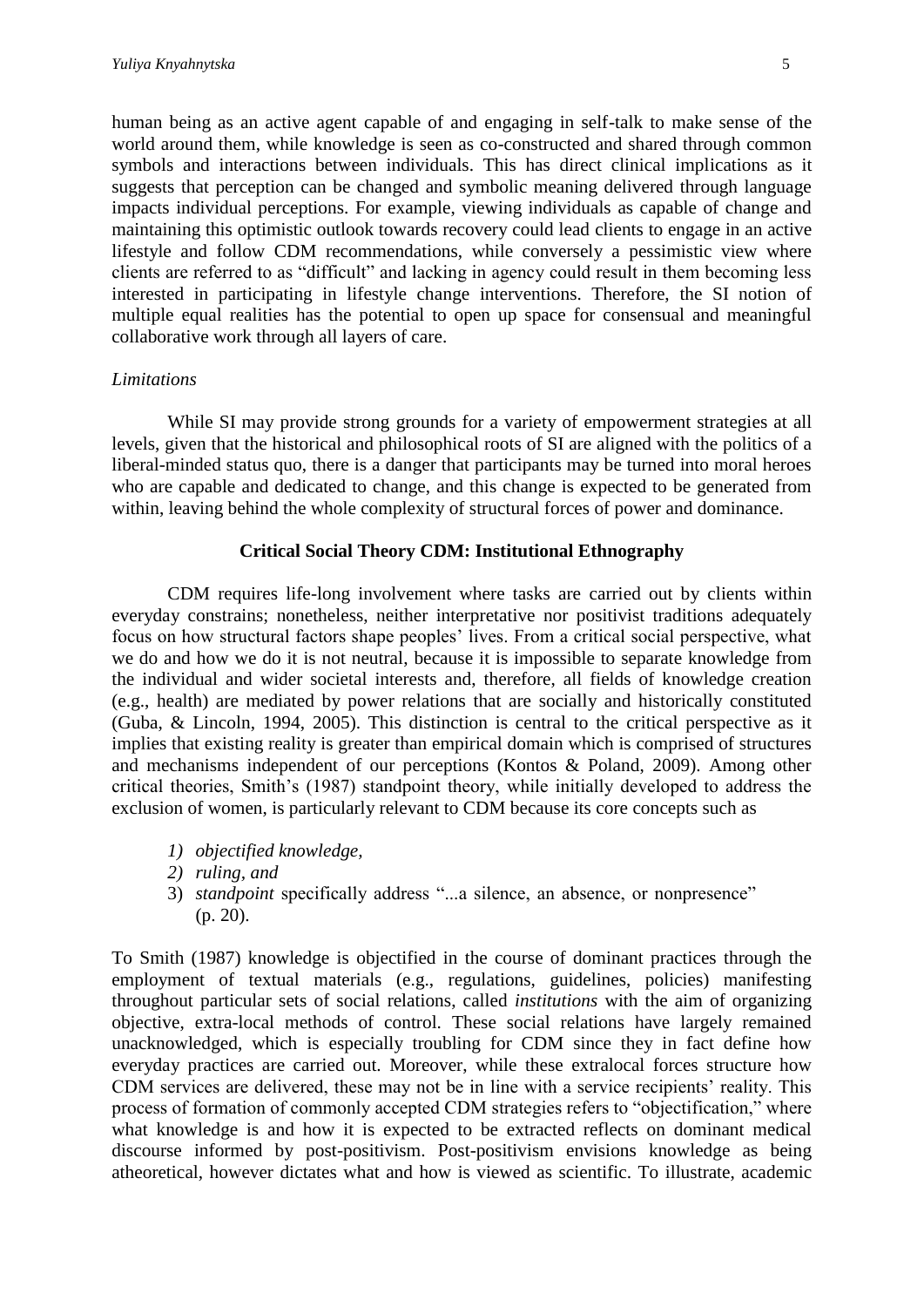and clinical work on CDM reflects post-positivism, attracting research which is in line with its philosophical position, while rejecting that which is not. This ultimately results in the development of surplus practices attuned to the dominant ideology that through replication and recirculation are naturalized and seen as objective knowledge. In practice, while remaining largely hidden, CDM is informed by broader policies which define and ensure accurate implementation of clinical practices that are attuned to the dominant ideology; reinforcing the already existent order.

Institutional Ethnography (IE), a theoretically informed empirically based approach derived from standpoint theory, aims to make these hidden relations visible and elucidate the socially coordinated character and organization of people's lives (Smith, 1987). There is a clear kinship between the conceptual core of IE with its focus on

- 1) ideology;
- 2) institutions; and
- 3) the concept of work and the forms of social relationships structured around living people (Smith, 1987).

To examine CDM through IE means to accept CDM as being grounded in ideological discourse. From IE, CDM can be conceptualized as a set of claims informed by an ideological position prevalent in medicine which emphasize the biological nature of chronic conditions. To illustrate, aligned with the bio-medical model, CDM asserts that while people have "agency," that is, the capacity and ability to self-care, because the nature of chronic conditions is biological, management requires expert knowledge in order to achieve optimal control. Building on IE, one way to achieve this control is to ensure the appropriate tools are in place, such as a particular way of collecting and evaluating evidence, defining what constitutes evidence and what does not, which results are reliable vs. which are not. These sets of social relations, *institutions*, would "make some things visible, while others, as much a part of the overall work organization that performs the institution, do not come into view at all" (Smith, 1987, p. 162). This specific coordination of social relationships not only informs clinical practices, but also subordinates clients' experiential understanding of their condition prioritizing expert-based knowledge over experiential knowledge.

## *Hypothetical Example*

Based on our hypothetical case, I will continue with a theoretical exploration applying IE to CDM. Marry is diagnosed with diabetes and comes for regular checkups with her GP. She meets with the nurse first as a part of routine primary care practice. Nurse takes her "history" and performs medical assessments in order to proceed further with the GP appointment. GP appointment lasts 15mins and is structured around her diabetes symptoms. The GP provides Marry with recommendations she is expected to follow and encourages her to comply with the prescribed regime. Marry finds it challenging to follow her GP's recommendations, so she quits. Both Marry and her medical team are frustrated by her lack of the progress.

From the IE perspective, Marry is drawn into a set of relationships which are set up by "someone else somewhere else" and are detached from Marry's everyday reality (Smith, 1987). To demonstrate, information presented by Marry is not neutral or objective, but is guided by the clinician, whose actions, in turn, are guided by a particular "text" which is often a type of intake/assessment form asking for particular types of information, such as demographic, brief medical history and complaints. These are not questions defined by a nurse or by Marry, but rather brought into practices through administrative and bureaucratic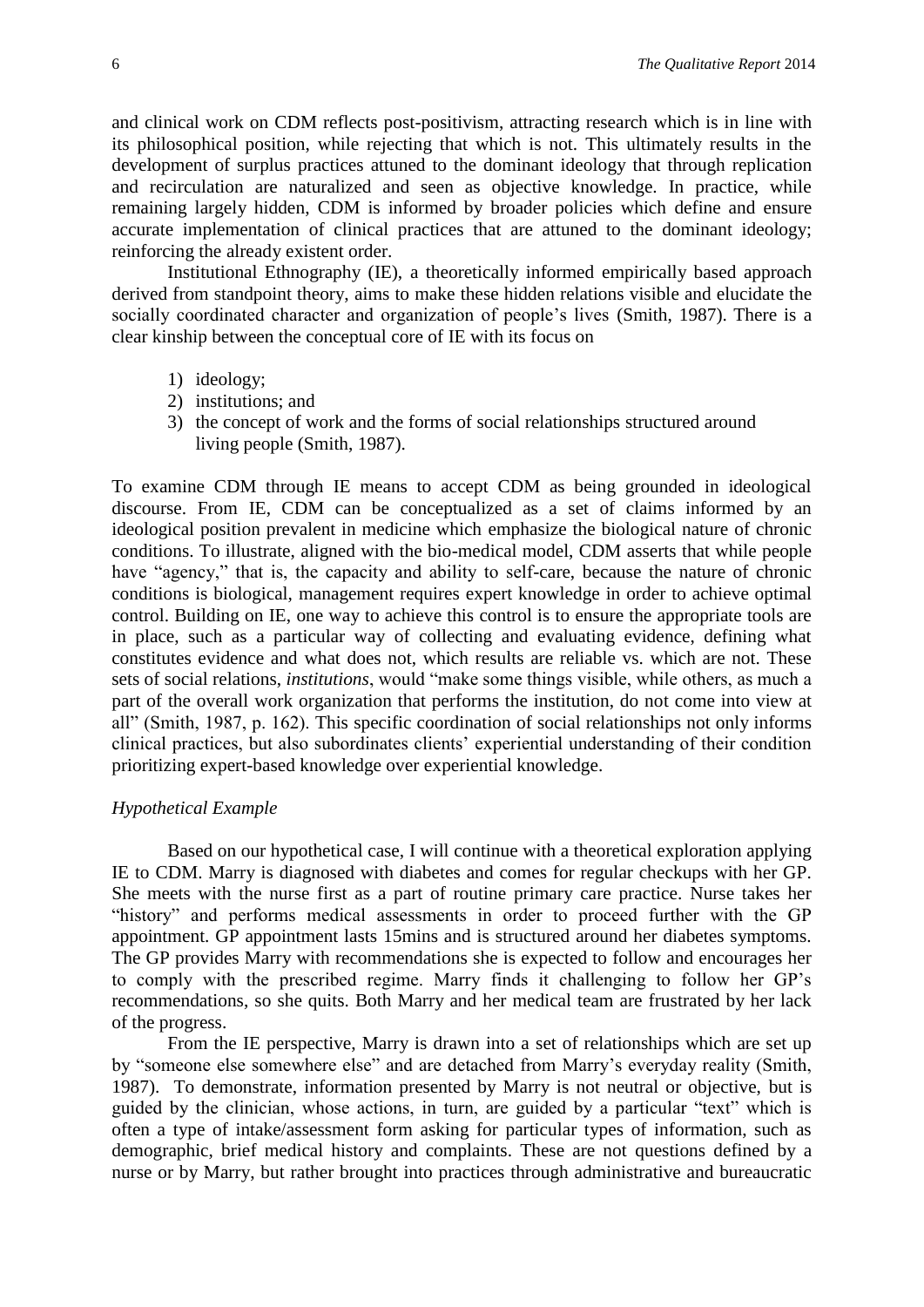processes. Marry's story is "written up" into a paper, where categories are pre-defined by somebody else somewhere else, developing a textual representation of who she is. Next, this "textual representation" is constructed into a "file" or "case" health professionals work with. The "file" or "case" obviously contains features of the person, but is an incomplete picture and, in fact includes only information deemed to be important as it is defined by experts. Such "files" are accumulated transforming people into reportable to the higher bureaucratic institutions "conditions," forming a pool of specific knowledge about this particular chronic state. Then, based on this pool of knowledge about this particular condition, general claims are made about what the condition is and how it is supposed to be managed. These general claims manifest in policies, strategies, and guidelines parachuting back to front-line clinical practices. The assumption behind is that an actual person and "textual representation" of this person are identical. What is missing here is the understanding that textual representations of the individual forms a hypothetical "ideal" which may not map onto actual individuals, as real individuals are not the same as textual "representations" which are detached from the local reality. Marry becomes a "patient with diabetes" where some information (e.g., demographic, medical complains, life history, etc.) is prioritized over the other (e.g., social conditions, relationships, emotions, etc.), and this dominant information continues to serve policies and treatment strategies. However, what is important to remember is that Marry's living with a chronic condition did not happen in a nothingness; it is embedded within particular socio-economic and historical contexts that shape and change her life significantly. This hidden dominance of particular types of knowledge results in strategies that are developed for "textual, ideal patients" making some of CDM goals and strategies irrelevant or unattainable for those diagnosed as they do not reflect their everyday reality. According to IE, chronic disease management should be seen as a set of ideological claims informed by particular socio-economic and historical contexts, which are sustained by both experts and participants, are governed and directed by organizational policies and practices, and are powerfully influenced by the setting in which they are deployed.

#### *Limitations*

While IE can significantly contribute to CDM practices based on its ability to provide comprehensive marcosocial analysis on organizational and policy levels, it may be challenging to implement given its openly political stand and challenges regarding translation into everyday practices.

#### **Summary**

The pursuit of quantifiable interventions and outcomes of care has become the sine qua non of health care research, bringing a struggle between the agendas of funding agencies and everyday realities of patients and clinicians to the forefront (Russell, Dabrouge, Geneau, Muldoon, & Tuna, 2009). Contemporary neo-liberal logic of management practices with its focus on profitability and standardization seeks to contain healthcare within discrete tasks (Mykhalovskiy, & McCoy, 2002). Irrespective of the elegance of CDM, it will be prone to failure if this approach means little to patients, or if interests served are those of funding agencies not those of clients. Alternative conceptualizations, such as SI and IE, may provide a useful option for CDM practices when mainstream bio-medically informed interventions are less effective.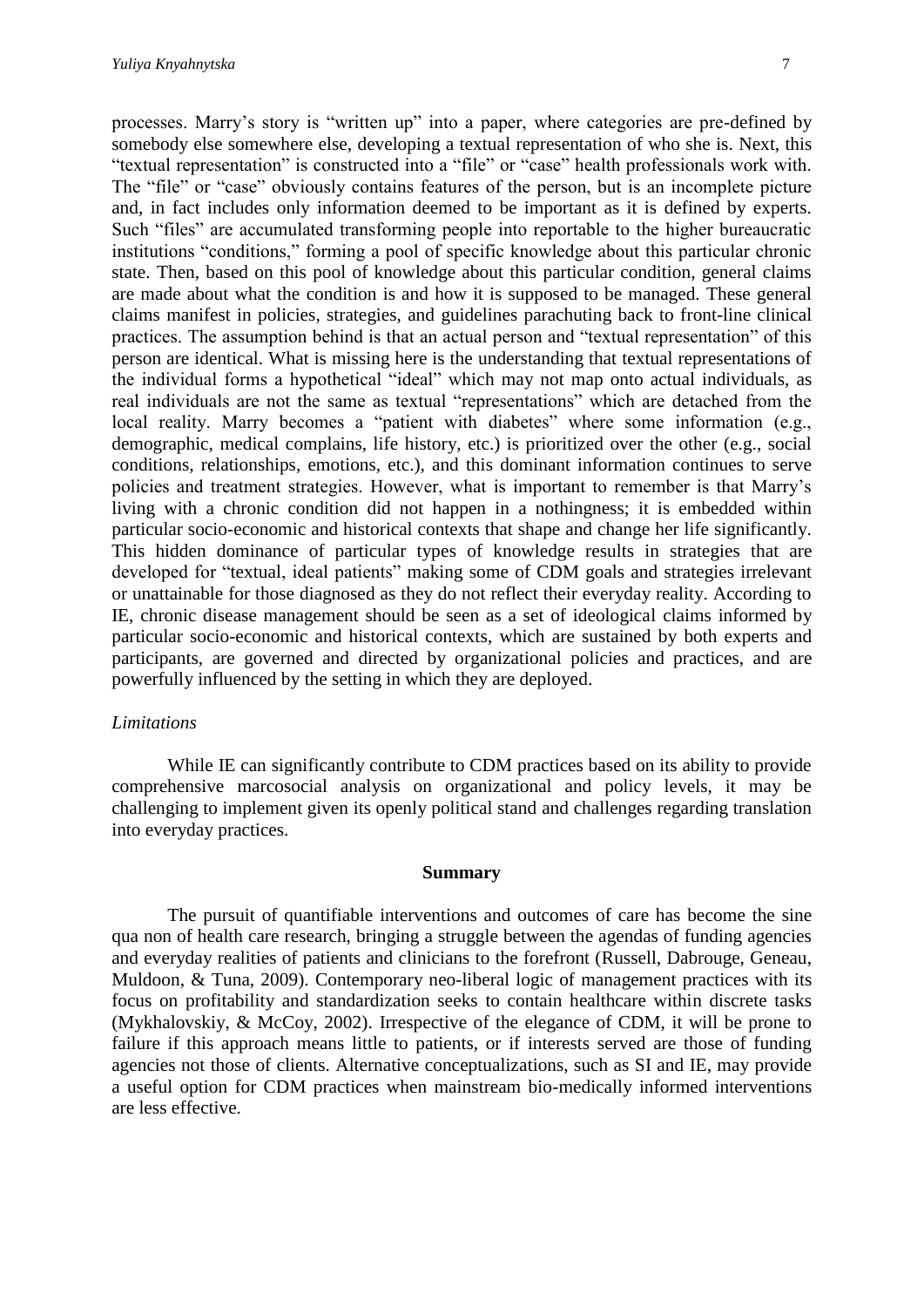#### **References**

- Burbank, P. M., & Martins, D. D. (2010). Symbolic interactionism and critical perspective: Divergent or synergistic? *Nursing Philosophy, 11*(1), 25-41.
- Carter, S., & Little, M. (2007). Justifying knowledge, justifying method, taking action: Epistemologies, methodologies, and methods in qualitative research. *Qualitative Health Research, 17*(10), 1316-1328.
- Denzin, N. (2008). *Symbolic interactionism and cultural studies: The politics of interpretation.* Malden, MA: Wiley-Blackwell.
- Green, J., & Thorogood, N. (2007). *Qualitative methods for health research*. Los Angeles, CA: Sage.
- Guba, E. G., & Lincoln, Y. S. (1994). Competing paradigms in qualitative research. In N. K. Denzin & Y. S. Lincoln (Eds.), *Handbook of qualitative research* (pp. 105-117). Thousand Oaks, CA: Sage.
- Guba, E. G., & Lincoln, Y. S. (2005). Paradigmatic controversies, contradictions, and emerging confluences. In N. K. Denzin & Y. S. Lincoln (Eds.), *Handbook of qualitative research* (3rd ed., pp. 191-215). Thousand Oaks, CA: Sage.
- Kontos, P., & Naglie, G. (2009). Tacit knowledge of caring and embodied selfhood. *Sociology of Health and Illness, 31*(5), 688-704.
- Lowenberg, J. S. (1993). Interpretative research methodology: Broadening the dialogue. *Advanced Nursing Science, 16*(2), 57-69.
- Ministry of Health and Long Term Care and the Ontario Medical Association (2005). *Guide to chronic disease management and prevention*.
- Mohr, W. (1997). Interpretive interactionism: Denzin's potential contribution to intervention and outcomes research. *Qualitative Health Research, 7*(2), 270-286.
- Mykhalovskiy, E., & McCoy, L. (2002). Troubling ruling discourses of health: Using institutional ethnography in community-based research. *Critical Public Health, 12*(1), 17-37.
- Prasad, P. (2005). *Crafting qualitative research: Working in the postpositivist traditions*. Armonk, NY: M. E. Sharpe.
- Russell, G. M., Dabrouge, S., Geneau, R., Muldoon, L., & Tuna, M., (2009). Managing chronic disease in Ontario primary care: The impact of organizational factors. *Annals of Family Medicine, 7*(4), 309-318.
- Smith, D. E. (1987). *The everyday world as problematic: A feminist sociology*. Toronto: University of Toronto Press.
- Smith, N., Mitton, C., & Peacock, S. (2009). Qualitative methodologies in health-care priority setting research. *Health Economics, 18*(10), 1163-1175.
- Starks, H., & Brown-Trinidad, S. (2007). Choose your method: A comparison of phenomenology, discourse analysis, and grounded theory. *Qualitative Health Research, 17*(10), 1372-1380
- Turner, B. S. (1996). *Medical power and social knowledge* (2<sup>nd</sup> ed.). Thousand Oaks, CA: Sage
- Wagner, E., Austin, B. T., & Von Korff, M. (1996). Organizing care for patients with chronic illness. *The Milbank Quarterly, 74*(4), 511-544.